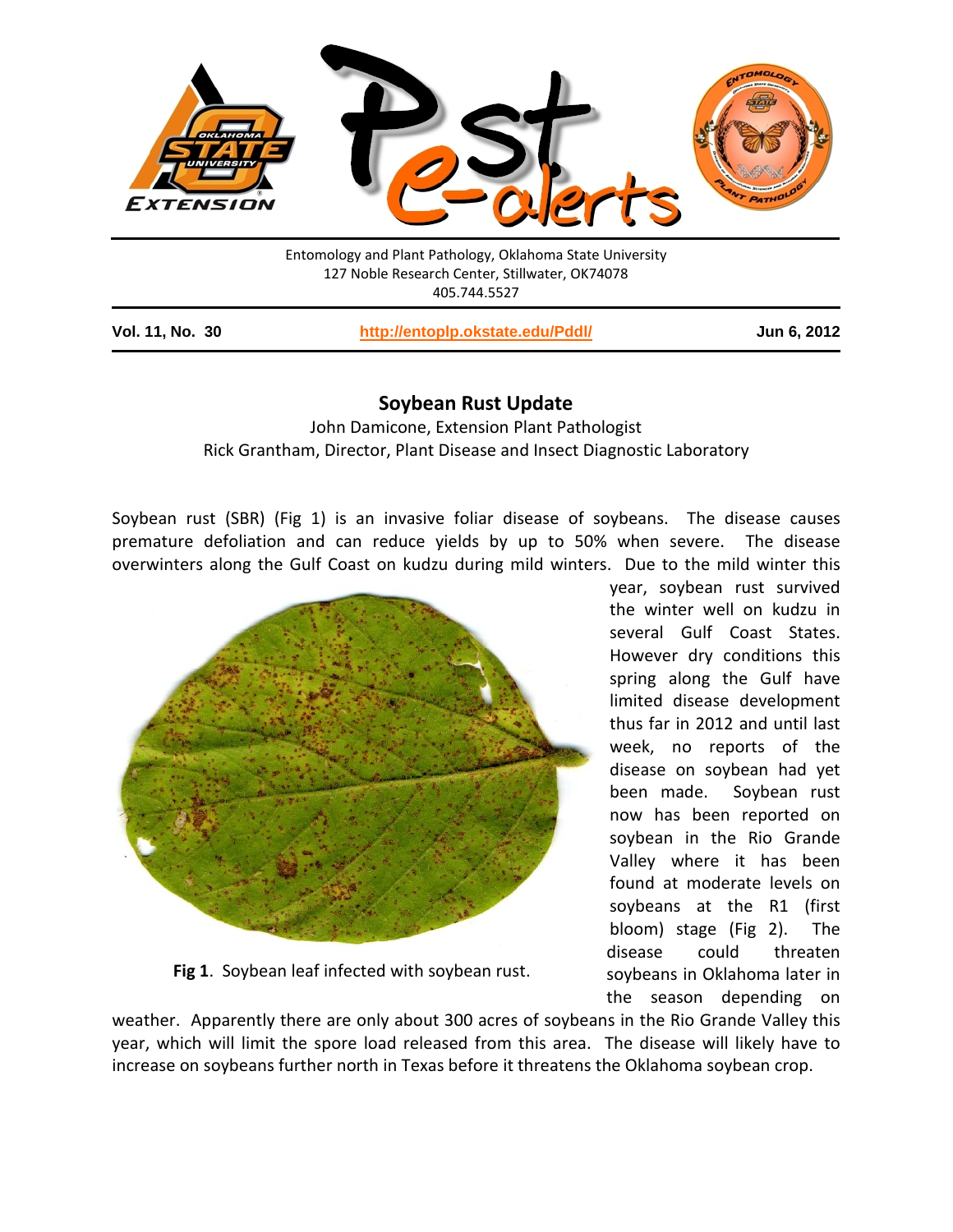Unlike other soybean diseases that produce easily recognizable spots (see – OSU Extension Circular E-967 "Soybean Production Guide") soybean rust is difficult to identify at early stages of disease development. Since 2005 Oklahoma has participated in the sentinel plot program for monitoring soybean rust. Leaves from sentinel plot monitoring) sites are examined by the Oklahoma State University Plant Disease and Insect Diagnostic Laboratory under a dissecting scope which is needed to verify the presence of rust pustules on the undersides of leaves (Fig 3). While the disease was only a problem in 2007, I believe the program has saved growers the trouble of scouting for the disease, has reduced production inputs by eliminating needless fungicide applications, and has increased the awareness of diseases by growers and crop advisors. The sentinel plot sites for 2012 are shown in (Fig 4). Near real-time reports on the occurrence of rust in Oklahoma and other states can be checked at [http://sbr.ipmpipe.org/cgi](http://sbr.ipmpipe.org/cgi-bin/sbr/public.cgi)[bin/sbr/public.cgi.](http://sbr.ipmpipe.org/cgi-bin/sbr/public.cgi) We will provide timely alerts and appropriate recommendations on soybean rust if and when it is found in the state this year.



**Fig 2**. Current distribution of soybean rust in the United States and Mexico.